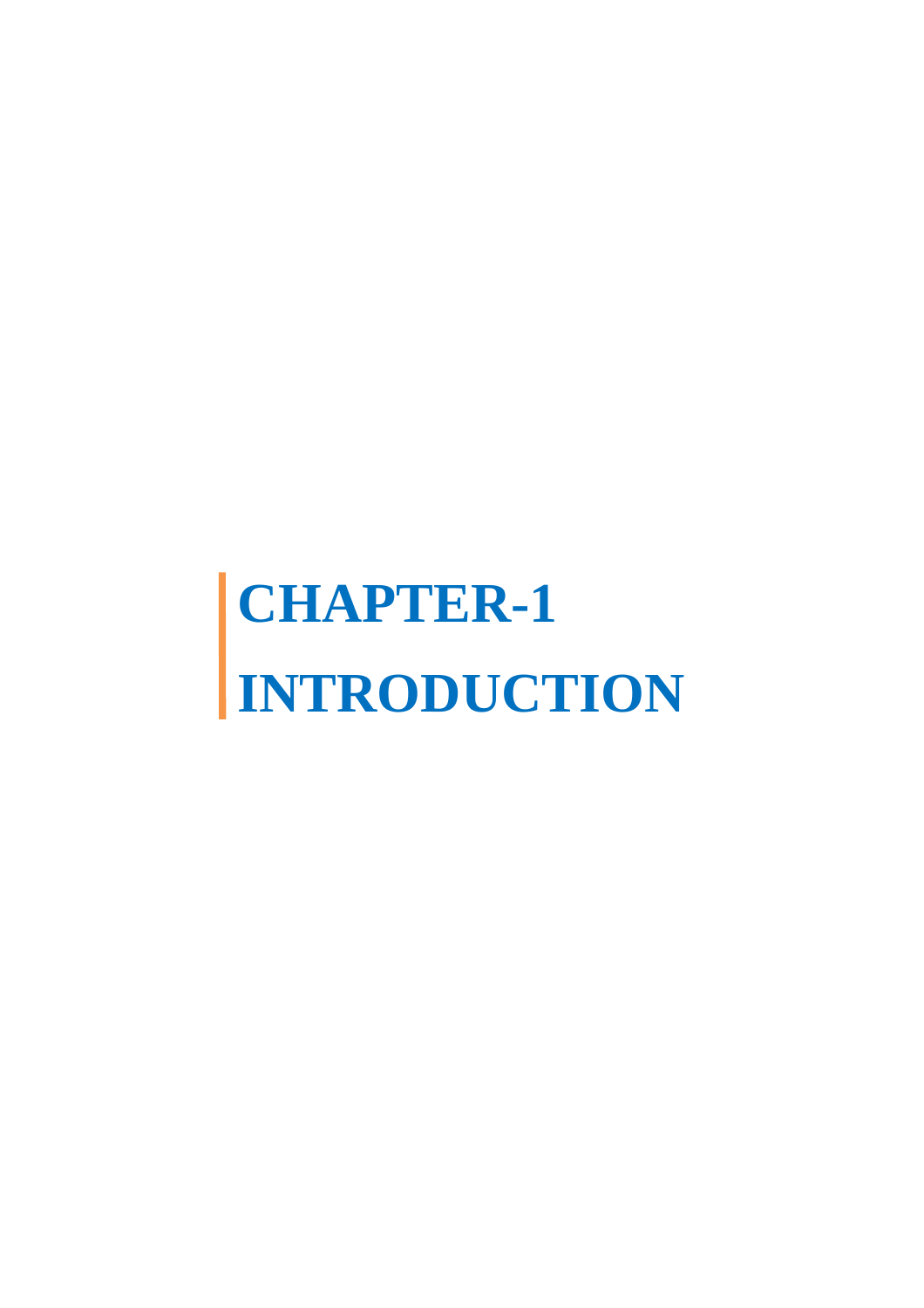## **1.0. Introduction**

Arsenic is often called a heavy metalloid toxicant, ubiquitous element and chemically it is also known as a metalloid. This element is widely scattered in earth's crust as oxides and causes many health hazards.

# **1.1. Properties of arsenic**

Arsenic exists chemically as an intermediate of metal and non-metal (semi-metal) and its atomic mass is 74.92 along with consisting atomic number 33. It presents in diverse groups in various conditions e.g. natural, inorganic with arsine gas. Among trivalent inorganic structures, the most well-known forms are arsenic trichloride, sodium arsenite plus arsenic trioxide, though; arsenates and arsenic acid are generally common among pentavalent forms. The common types of organic compounds are methylarsonic acid, arsanilic acid, arsenobetaine, and dimethylarsinic acid (cacodylic acid) (WHO, 2000). The different oxidative forms are  $-3$ , 0,  $+3$ , and  $+5$  (WHO, 2001; IARC, 2004). The inorganic trivalent  $(As^{III})$  type of arsenic is furthermore deadly around 10 folds than arsenate  $(As<sup>V</sup>)$  (Chaineau et al., 1990).

## **1.2. Application of arsenic**

Since hundreds of years arsenic and their compounds have been built and utilized commercially for numerous reasons and these are mentioned herewith.

## **1.2.1. Medicinal application**

Till 1970s, arsenicals have been used for the administration and treatment of numerous sicknesses, for example, bronchial asthma, protozoal malady, psoriasis, and leukemia. (ATSDR, 2007).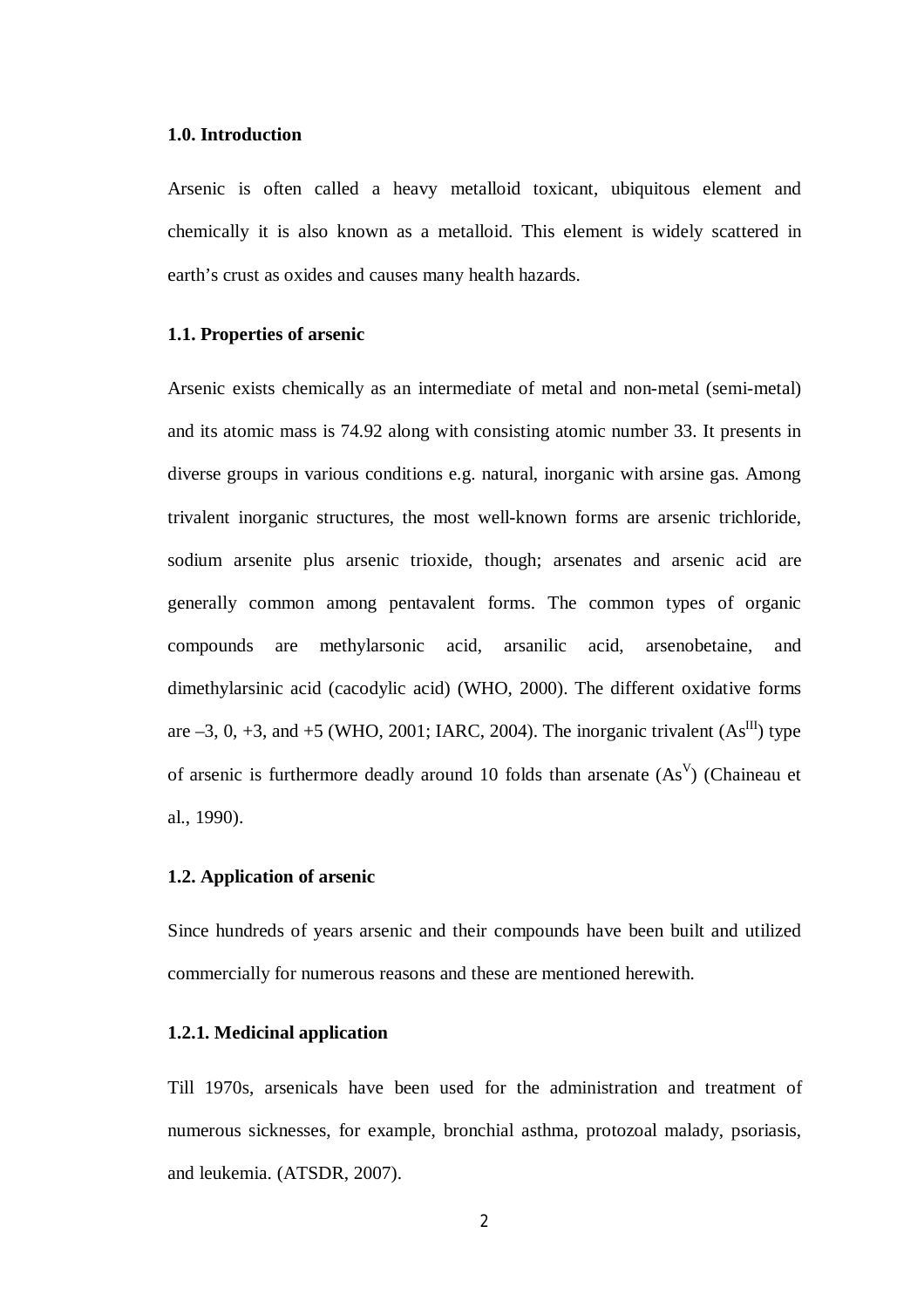#### **1.2.2. Agricultural application**

Arsenic was utilized like a poison, pesticides and insecticides inside agricultural field. Some of these forms are less toxic which includes lead hydrogen arsenate (Peryea, 1998), disodium methyl arsenate (DSMA) and monosodium methyl arsenate (MSMA).

#### **1.2.3. Industrial application**

In trade sectors elemental arsenic is principally utilized for the creation of composite or alloy especially with copper and lead for making of acid batteries. Gallium arsenide, an alloy utilized as wave gadgets, opto-electronic sources, power microwave, and so on. (IARC, 2006).

## **1.3. Occurrence of arsenic**

## **1.3.1. Natural**

Arsenic is a ubiquitous element found naturally, widely distributed and causes various deleterious effects in both humans and animals (Wang et al., 2012). Worldwide arsenic naturally exists in ground water at high concentration and therefore a huge number of people get exposed to this element via consuming a large arsenic contaminated drinking water regularly (Chappell et al., 1997). In environment, it is a mobile constituent that penetrates into the arsenic cycle via reallocation of rock arsenic sulfides into the most dissolved type of arsenic trioxide within ground water (Mandal and Suzuki, 2002). Almost many countries in the globe arsenic present in air, rocks, soil, sediments and metal ores (Aronson, 1994) very often as arsenopyrite form. Another activity like volcanic eruption causes accumulation of arsenic into the surroundings (Wakao et al., 1988).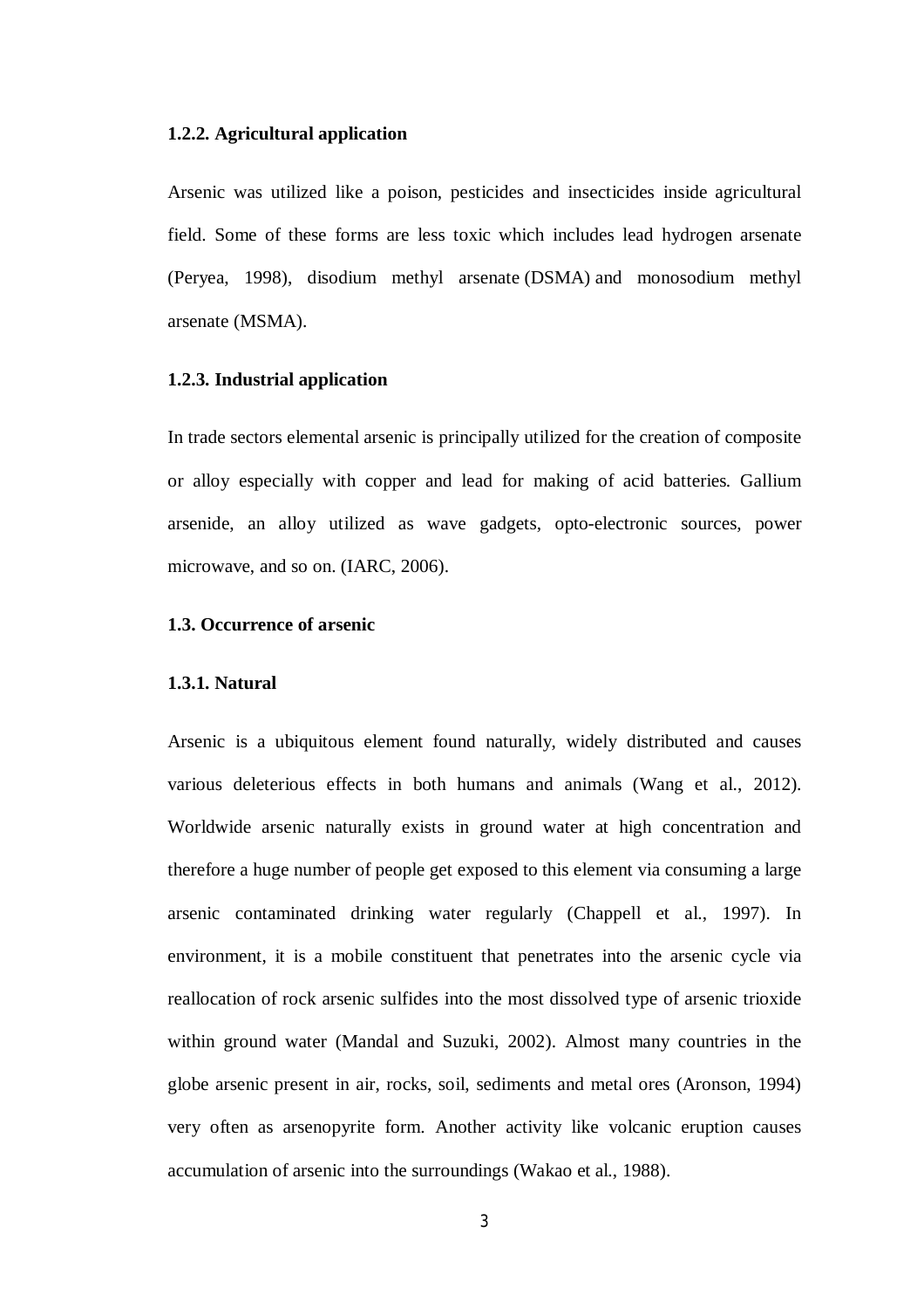## **1.3.2. Anthropogenic**

There are lots of manmade activities such as processing of woods, electronic industry, glassmaking industry, chemical weapons, gold mines, pesticides, pharmaceutical processing; all facilitates to the entrance of arsenic within environment (Han et al., 2003) and contributes to contamination of its in high amount. Activities including smelting of ores, industrial wastes materials, mining of minerals predispose the mobilization of arsenic by nature.

## **1.4. Exposure of arsenic**

Generally people get exposed through the consumption of arsenic polluted food plus drinking water (Nordstrom, 2002; Smith and Steinmaus, 2011) or inhalation of arsine gas. After inhalation or intake from diverse sources it is then absorbed and attributed in different organs from blood stream (Akinrinde et al., 2015).

#### **1.5. Worldwide overview of arsenic distribution**

Globally millions of citizens get affected with arsenic driven health hazards through the polluted consumable water. Population of several countries in this world including United States, Taiwan, India, Europe, Bangladesh and China rendered to arsenic at mild, moderate or higher concentration from numerous sources (Mahmudur Rahman et al., 2005). Arsenic content in the earth water plus drinking water varies enormously all through the planet. The major affected areas have been ascertained in South America plus South Asia (Hashim et al., 2019). Epidemiological survey revealed that a very higher intensity of arsenic about 750 to 800 μg/l, was instituted in eating water in Chile (Smith et al, 2000).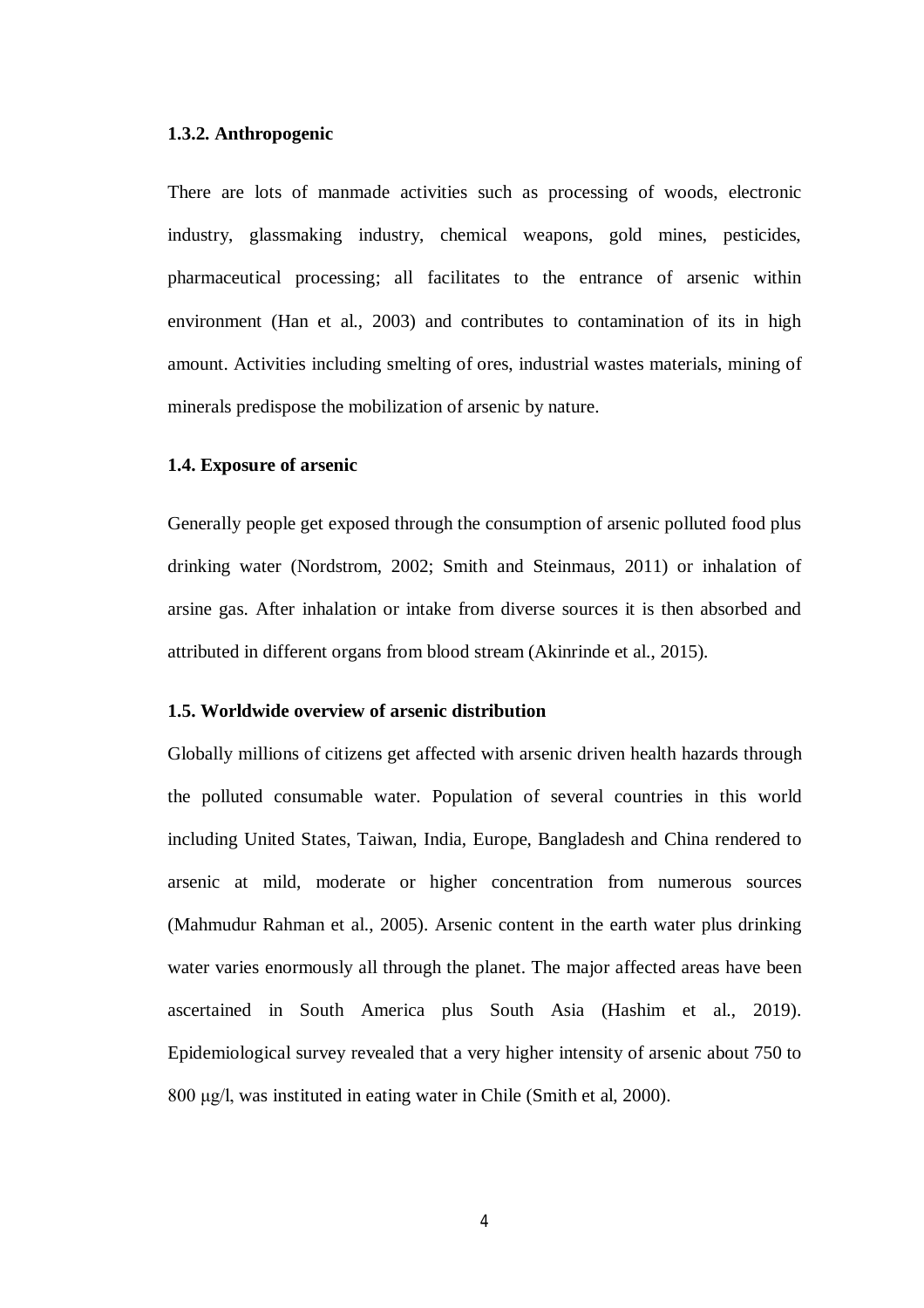All over the world, the most affected area of arsenicism is India plus Bangladesh (Bindal and Singh, 2019). About 35 million of citizens in Bangladesh are severely affected with arsenic contained drinking water (Kinniburgh and Smedley, 2001). The potable water contains exceeding arsenic level as per WHO limit in 61 district of Bangladesh (Huq et al., 2020). In India plus Bangladesh, a mass of population around the Ganges-Brahmaputra Delta introduced to arsenic linked health issues mainly from polluted tube well-water. An investigation reported by van Geen et al., 2002, proposed that the well water contains variable limits of arsenic  $< 5$  to 860 μg/L in a specific region (Araihazar) of Bangladesh (van Geen et al., 2002). Ground water containing arsenic ranging from 3700 ppb to 4700 ppb found in various subcontinent areas of India (Chakraborti et al., 2002). In 2012, almost millions of residents in Bangladesh get contaminated with arsenicism via consumable water wherein arsenic remains at advanced level than WHO prescribed limits (UNICEF, 2015). Approximately, 20% deaths in Bangladesh were allied with arsenic driven cancer.

People of many districts inside West Bengal are vastly affected by arsenicism through the polluted drinking water, thereby showed many warning health sign (Guha Mazumder et al., 1998). Around 40 millions of population inside West Bengal enormously exaggerated with arsenic where drinking water restrains of 60 to 3700 µg/l (Acharyya, 2002). Approximately 16.66 million of residents from 8 districts are vulnerable in West Bengal (Das, 2019). In many states of India like middle Ganga Plain, Bihar are suggesting the elevated intensity of arsenic within tube wells and it varies from 50 µg/l upto 300 µg/l and causes diverse health issues among the population (Acharyya et al., 1999; Chakraborti et al., 2003). The areas of eastern part of India like Burdwan and Murshidabad, residents are at high risk with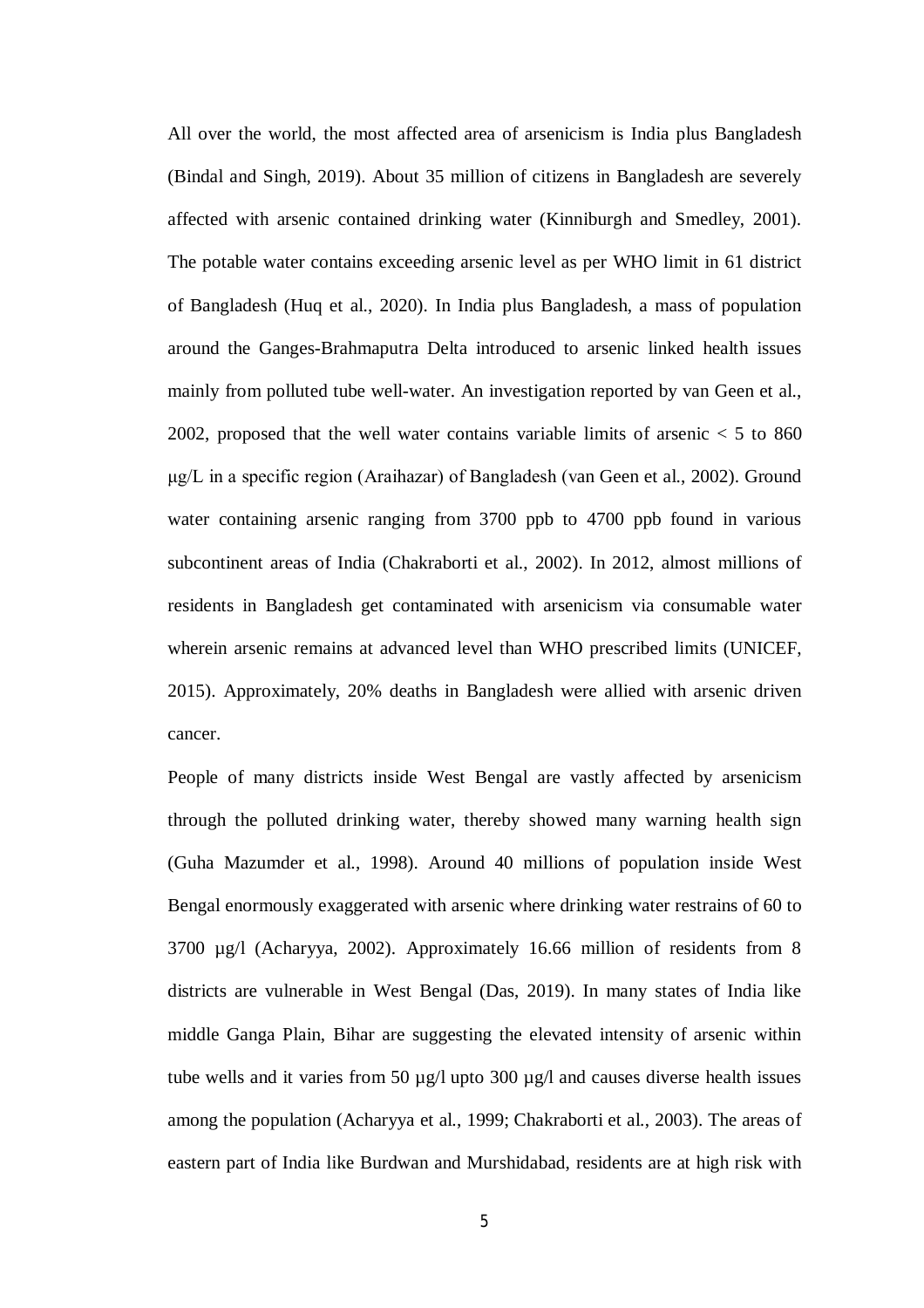arsenic polluted drinking water of 50 to 137 µg/l (Nag et al., 1996). Similar statement also illustrated by another author where Burdwan region has the topmost concentration in groundwater and afterwards Kolkata remains in the second position (Sen and Sarkar, 2019).

## **1.6. Toxicity of arsenic exposure**

Arsenic is familiarly known a group-1 carcinogen by the International Agency for Research on Cancer (IARC) (Wei et al., 2016). According to environment protection agency (EPA) and WHO, the admissible limit of arsenic in consumable water is 10 µg/l (EPA, 2001; WHO, 1992) and when this standard boundary is exceeded it becomes injurious to the inhabitants. Actually drinking water mixed with arsenic becomes a key route of exposure for human population. Both organic along with inorganic types are poisonous but prolonged consumption of inorganic variation causes multiple undesirable effects than organic form.

## **1.6.1. Acute toxicity**

The dosage of arsenic (lethal dose) required for acute toxicity may be ranges from 100 mg-300 mg (Schoolmeester and White, 1980). The clinical symptoms of acute toxicity are characterised by the episode of abdominal pain that very often severe (Mueller and Benowitz, 1989), nausea, vomiting and frequent watery diarrhoea. Some other features include haematological abnormalities (Lerman et al., 1980), peripheral neuropathy (Ghariani et al., 1991), acute psychosis, toxic cardiomyopathy along with seizures (Campbell and Alvarez, 1989).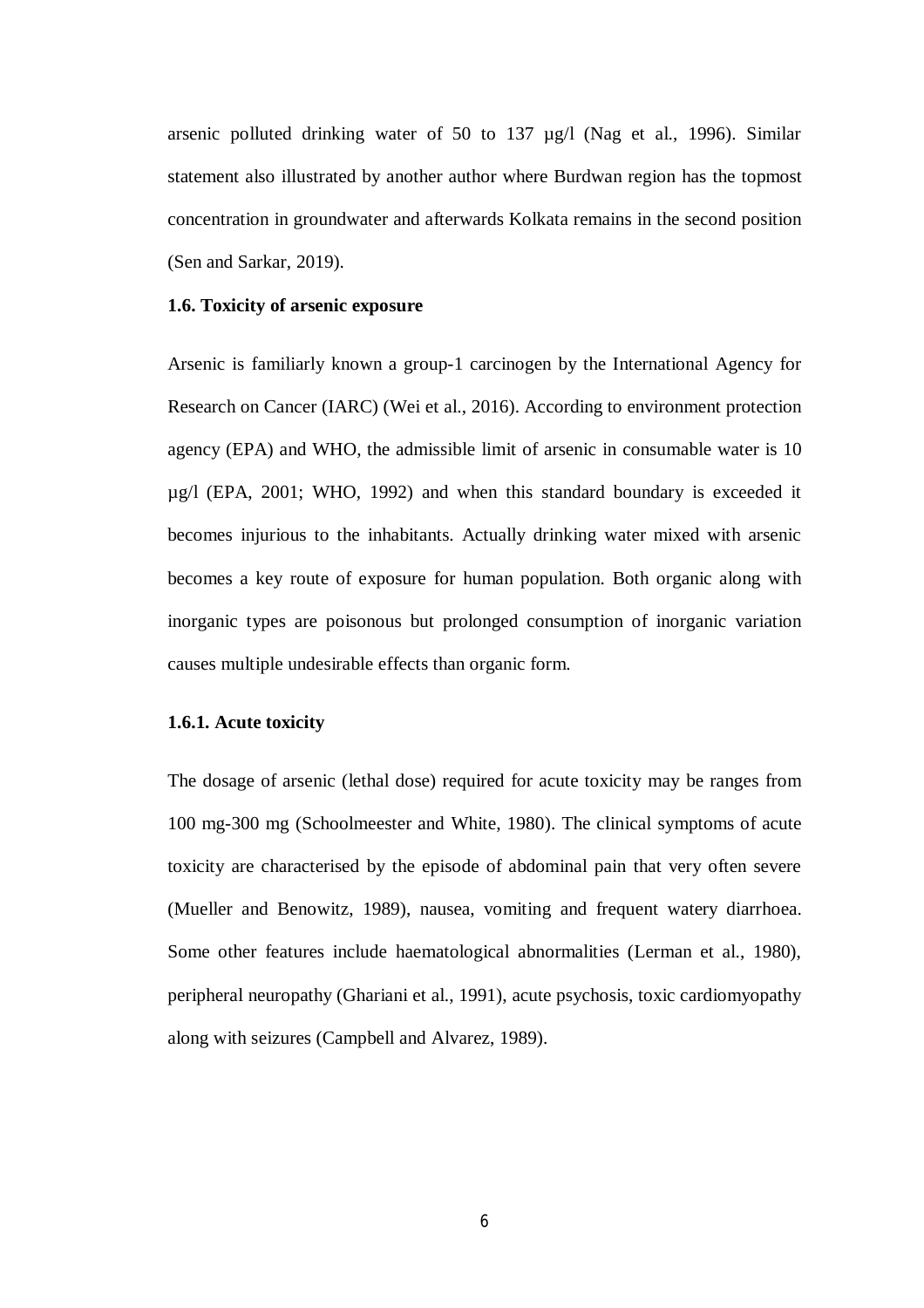## **1.6.2. Chronic toxicity**

Long-standing or chronic arsenic exposure is more hazardous in nature and consequently leads to multisystem damage and further malignancy. Actually, the toxic property of arsenic is predominantly dependent upon the chemical constituents and oxidation status of that compound. The symptoms of chronic arsenicosis are insidious and mostly associated with the extent of dose and length of its introduction.

## **1.6.2.1. General manifestation**

Prolonged arsenic toxicity has been strongly allied with the incidence of skin lesions with visible hyperpigmentation including uneven distribution or melanosis in the body and often hypopigmented spots (leukoderma) are found (Guha Mazumder et al., 1998). Arsenic induced hyperkeratosis appears in the extremities and noted in the trunk area as well (Mazumder, 2015). Indeed, another type of sin lesion like Bowen's disease is also noticed which has polycyclic and uneven lenticular appearance. This sort of lesion is manifested as pigmented, keratotic and rough in nature. It is supposed that such skin disease probably an intradermal carcinoma (Abernathy et al., 1999).

# **1.6.2.2. Systemic manifestation**

Chronic arsenication not only produces general manifestations, but also causes many systemic problems and leading to the malfunction in the liver, bladder, GI tract, lung and skin (Aposhian et al., 2003). Although diarrhoea is coupled with acute arsenication but in chronic state repeated diarrhoea along with vomiting are noticed (Poklis and Saady, 1990). Assembly of arsenic within the body may cause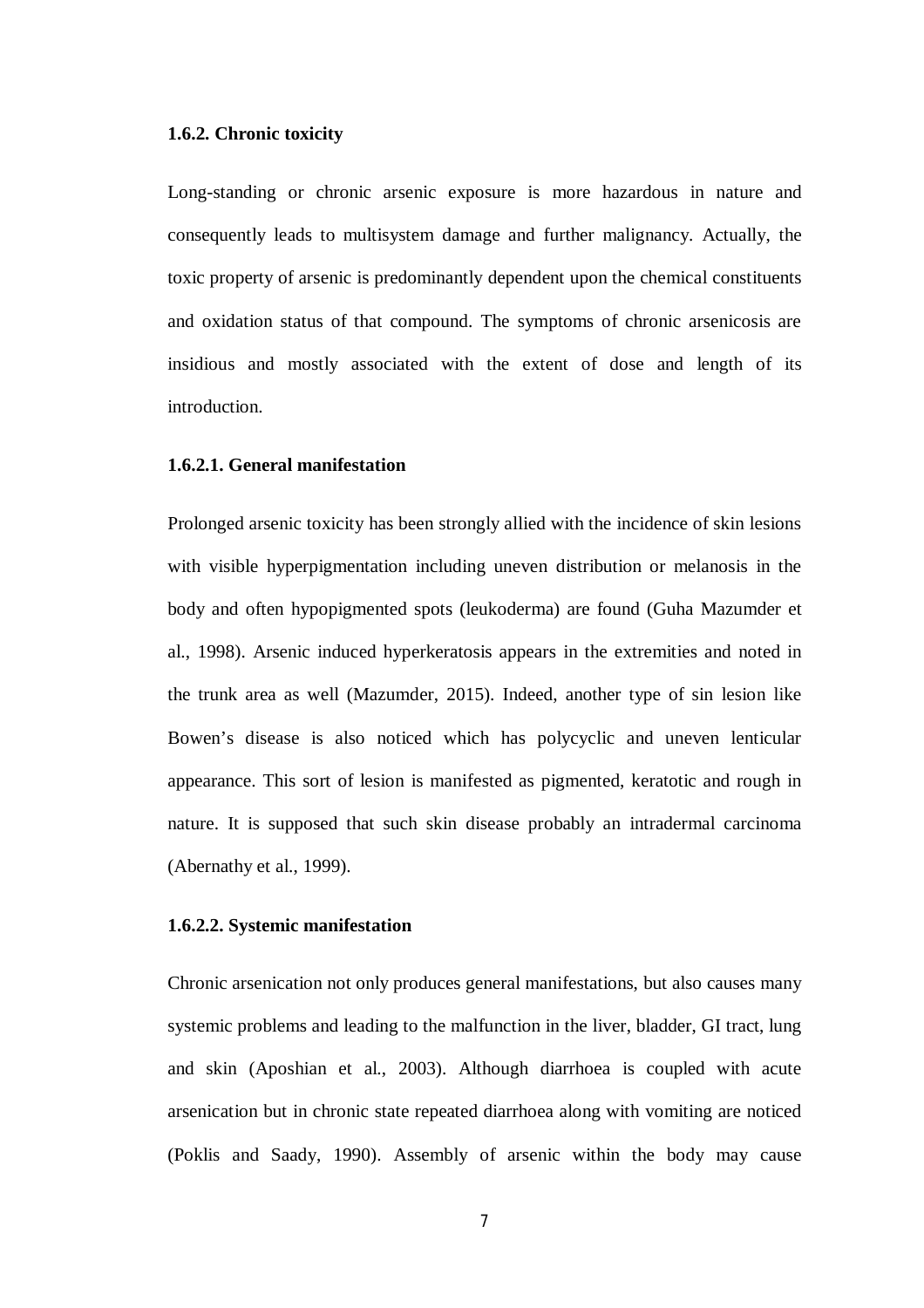neurobehavioral abnormalities include amnesia, puzzlement, changes in behaviour among adolescence (Tsai et al., 2003). A controversy is there between the episode of type II diabetes and contact with inorganic arsenicals. Tseng et al, proposed that the incidence frequency for diabetes is 2-5 fold higher among individual where drinking water contains high concentration of arsenic than the unexposed (Tseng et al., 2002). However, another study revealed no link with arsenic intoxication and diabetes (Nizam et al., 2013). Ingestion of trivalent arsenite for long duration induced cardiovascular disease through thrombocytic augmentation (Lee et al., 2002). It has been accounted by Rahman, that well water containing arsenic enhances the threat of hypertension (Rahman et al., 1999). However, chronic toxicity is directly linked with myocardial injury and cardiomyopathy (Benowitz, 1992).

## **1.7. Arsenic and oxidative stress**

Arsenic toxicity predominantly linked with oxidative stress which is generated by the imbalance of antioxidant and pro-oxidant homeostasis (Shila et al., 2005). This kind of distorted redox balance results in excessive generation of reactive oxygen species (ROS) such as singlet oxygen  $(O_2^{\bullet})$ , superoxide  $(O_2)$ , hydrogen peroxide  $(H_2O_2)$ , peroxyl radical (ROO<sup>\*</sup>), dimethyl arsinic peroxyl radicals  $[(CH_3)_2AsOO^*]$ and nitric oxide (NO<sup>\*</sup>). These are accounted for lipid peroxidation and cellular oxidative damage (Gong et al., 2015). Among these ROS; it is assumed that hydroxyl radical is critical that directly attacks DNA and proteins to cause injury. Arsenic induced influx of ROS formation occurs especially when hydroxyl radicals form DNA adducts by binding with DNA bases and contributes to strand breakage and ultimate damage (Kumar et al., 2014). Another study by Yamanaka et al, reported that ROS attributed DNA damage is accomplished by the creation of 8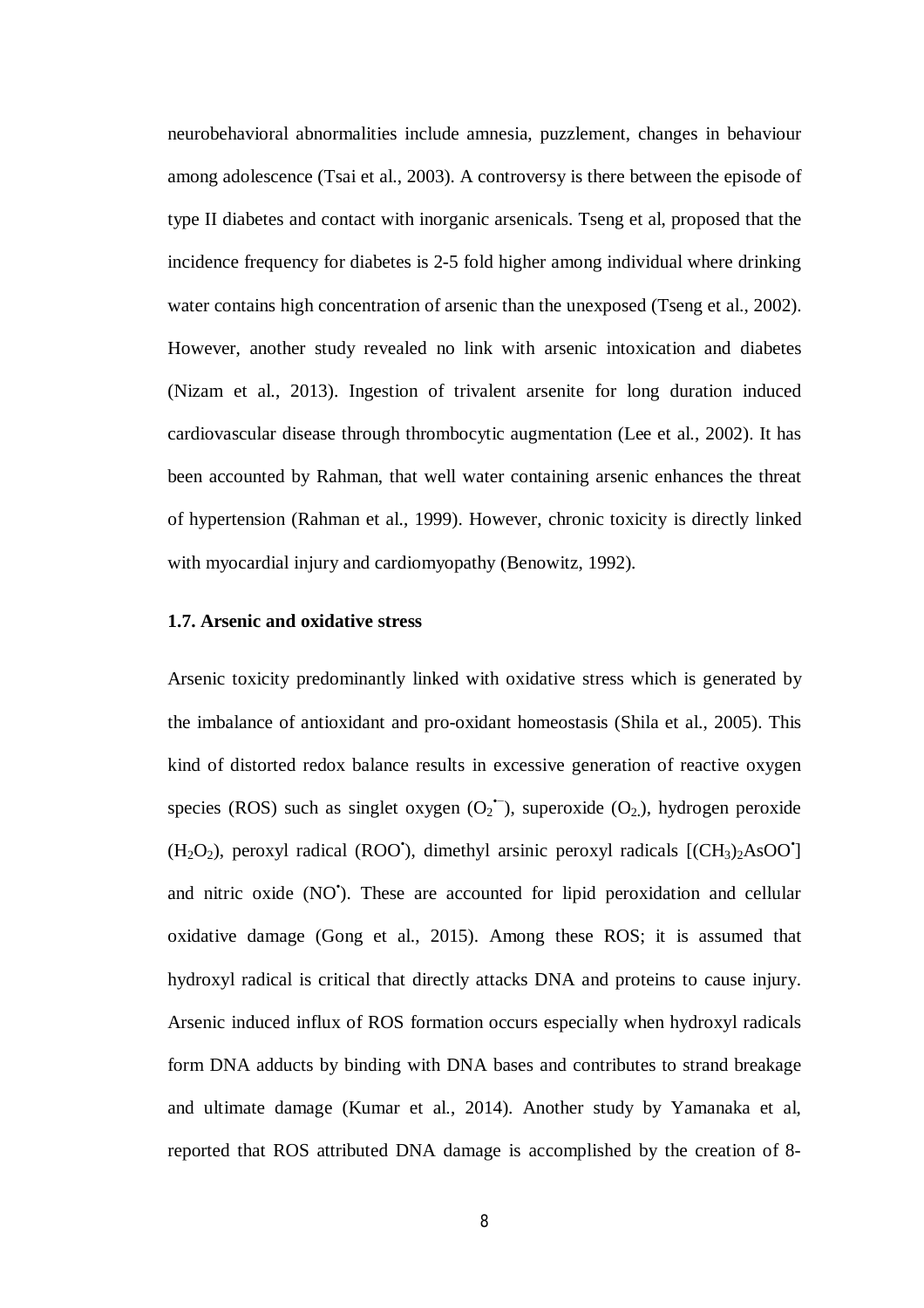Hydroxy-2'-deoxyguanosine (Yamanaka et al., 2001). There are innate intracellular enzymes that protect the biological system against oxidative stress following the production of ROS. Among the antioxidant enzymes, superoxide dismutase (SOD) is functional on superoxide radicals  $(O_2)$  and is transformed to hydrogen peroxide  $(H<sub>2</sub>O<sub>2</sub>)$  (Wang et al., 2013). However, arsenic driven excessive ROS leads to the accumulation of hydrogen peroxide within the cell and thereby the ROS scavenging capability of antioxidant enzymes are reduced followed by lipid peroxidation and damage of cellular macromolecules (Flora, 1999).

## **1.8. Arsenic mediated carcinogenicity**

There are many mechanisms of arsenic that induce carcinogenicity like oxidative stress, hindrance of DNA re-structure, genotoxic injury, signal transduction and epigenetic outcomes. According to International Agency for Research on Cancer (IARC) arsenic is a renowned carcinogenic component and serves as cancer initiator in various organs when exposed through gastrointestinal and respiratory route (IARC, 1980). Literature survey reported that its trivalent type is strongly associated with skin cancer (Rossman et al., 2004) and keratinization. Besides, lung cancer is also caused by arsenic intake. Moreover, epidemiological studies have been revealed the dose-dependent response of this constituent with lung cancer (Ferreccio et al., 2000; Smith et al., 2006). A study carried out in Taiwan and Bangladesh has shown that intake of arsenic containing drinking water is further accompanied with bladder cancer (Chiang et al., 1993). Indeed, cancer found in liver has been robustly connected with arsenic exposure as liver is the main metabolic dock of arsenic (Perveen et al., 2017). Earlier study by Lin et al, observed that in case of both genderwise exposures to arsenic more than 0.64 mg/L induced hepatic malignancy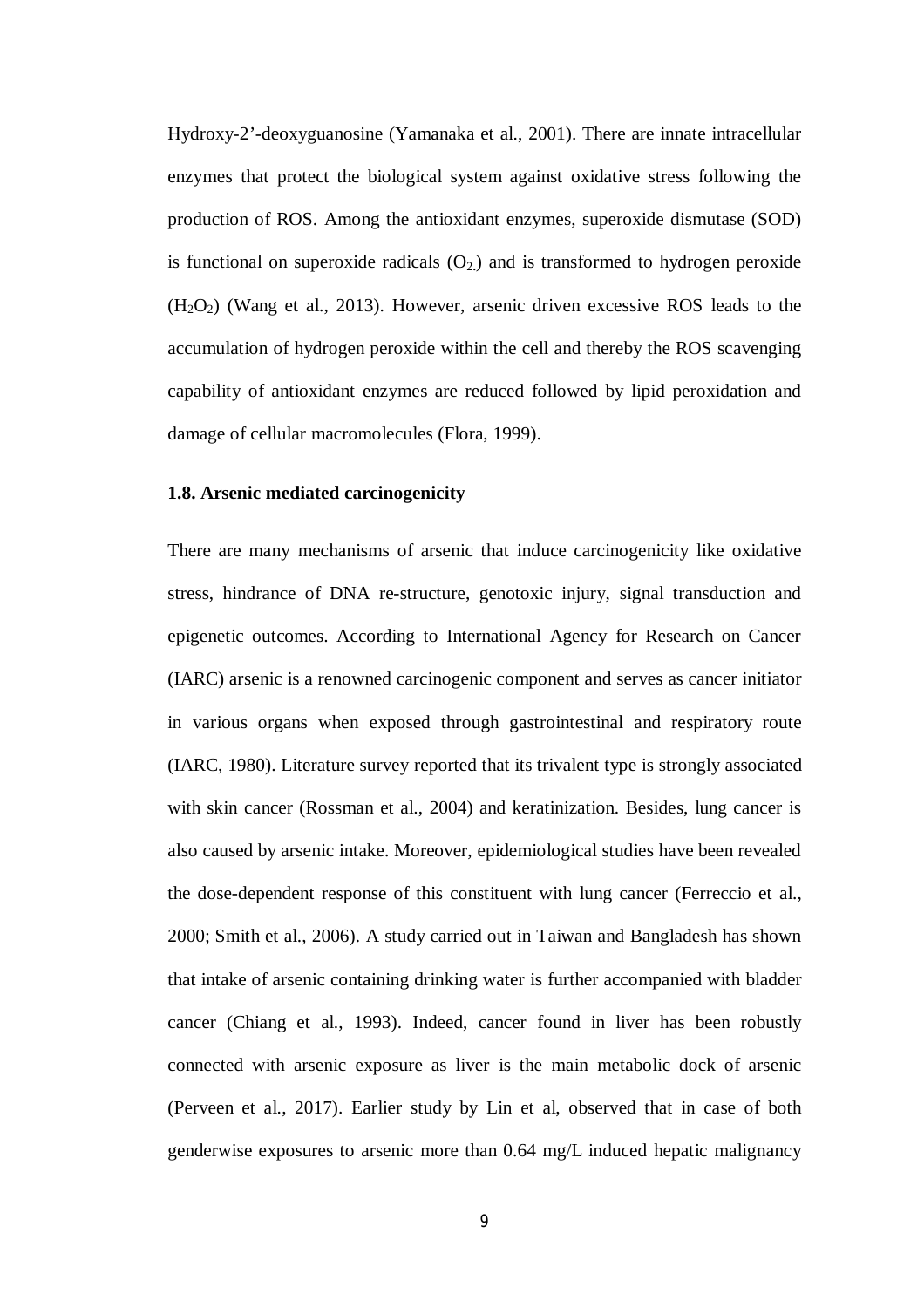in Taiwan (Lin et al., 2013). A study in Native Americans found that even very minimum to medium dose of its inorganic variety increased the frequency of mortality resulted from prostate cancer (Garcia-Esquinas et al., 2013). A high incidence rate of leukemia among pregnant women was observed as a consequence of arsenic invasion which was confirmed through a study in California (Heck et al., 2014). A study by Maiti et al, explored that arsenic directed the development of palmoplantar hyperkeratosis, one type of brownish-black patch noted all over the body which perhaps led to carcinoma formation in the villagers of Estern India (Maiti et al., 2012). Nevertheless, arsenic is regarded as an efficient carcinogenic agent and instigates tumor formation (Liu and Waalkes, 2008). *In vitro* study affirmed the apoptotic cell death where cytotoxicity was aggravated in mouse sertoli cell with arsenic (Kim et al., 2011).

## **1.9. Arsenic induced inflammatory response and cellular apoptosis**

In normal cells, arsenic can stimulate the activity of  $NF-\kappa B$  (Liu et al., 2014). Arsenic inducible oxidative stress following the generation of ROS leads to DNA hypomethylation and DNA damage as we previously discussed. Actually,  $NF-\kappa B$  is ascertained as stress receptive transcription factors which become activated in the existence of DNA damage. Consequently it translocates from cytoplasm into the nucleus and activates several downstream genes which in succession initiate inflammatory responses (Jing and Lee, 2014). Arsenic initiated activation of  $NF$ - $\kappa$ B further stimulates the expressional activity of other inflammation triggered genes like TNF-α, IL-6, iNOS etc (Sun et al., 2017). Moreover, arsenic sensitizes ROS to be focused it as cellular apoptotic factor. Under oxidative stress condition mitochondria acquires stimulation by ROS which further triggers apoptosis due to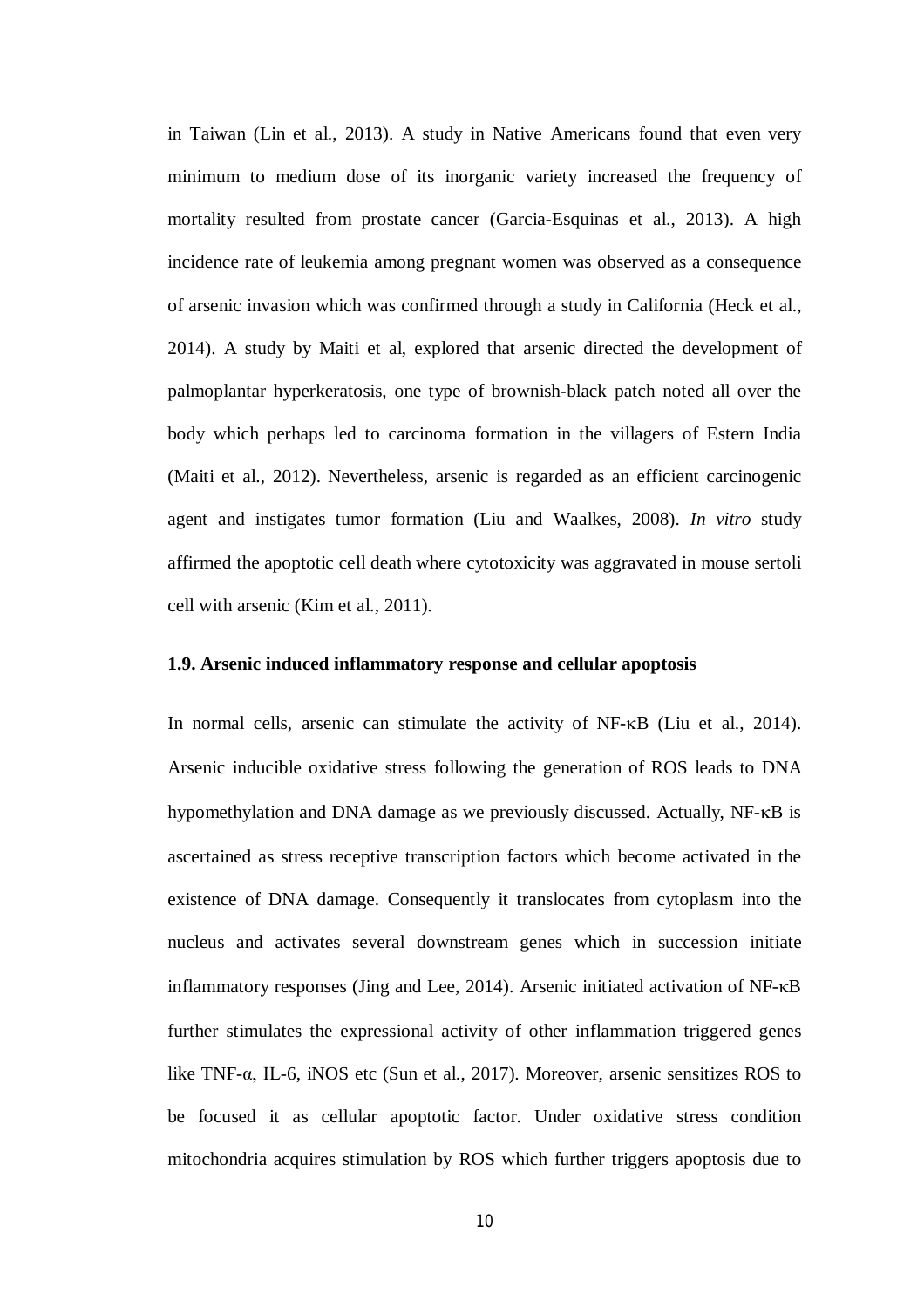the over expression of Bax (pro-apoptotic protein). In due course of arsenic aggravation, the ratio of Bax/Bcl-2 is being altered and favouring the apoptosis process. Actually, arsenic up-regulates the manifestation of Bax while downregulates the Bcl-2 (anti-apoptotic protein) (Sun et al., 2018).

## **1.10. Arsenic and reproductive hazards**

Various epidemiological studies disclosed that arsenic potentiates developmental and reproductive hazards suggesting the threat to inappropriate development of foetus. Male and female reproductive functional properties are suppressed by the higher propensity of arsenic for both human beings and non-humans (Kim and Kim, 2015; Mondal et al., 2013).

## **1.10.1. Arsenic and male reproductive hazards**

Previous study documented that introduction to arsenic causes dysfunction of male reproduction significantly including erectile dysfunction, poor sperm quality and infertility (Meeker et al., 2010; Hsieh et al., 2008). Earlier report by Chang et al, described that the weight of testes and epididymal sperm count were significantly diminished when male mice was arsenicated via containing consumable water at the dose of 20 or 40 mg/L for 5 weeks (Im Chang et al., 2007). Another investigation proposed that sodium arsenite at the magnitude of 5 mg/L for 4 weeks results in the reduction of testicular plus accessory sex organs' weight and destruction of germ cells and blocks spermatogenic cycle in male rats (Jana et al., 2006). In mice, arsenic treatment interrupts the development of mature sperm that leading to trouble in spermatogenesis (Sanghamitra et al., 2008). Furthermore, in male rat and mice arsenic lowers down the circulatory levels of gonadotropin and testosterone (Pant et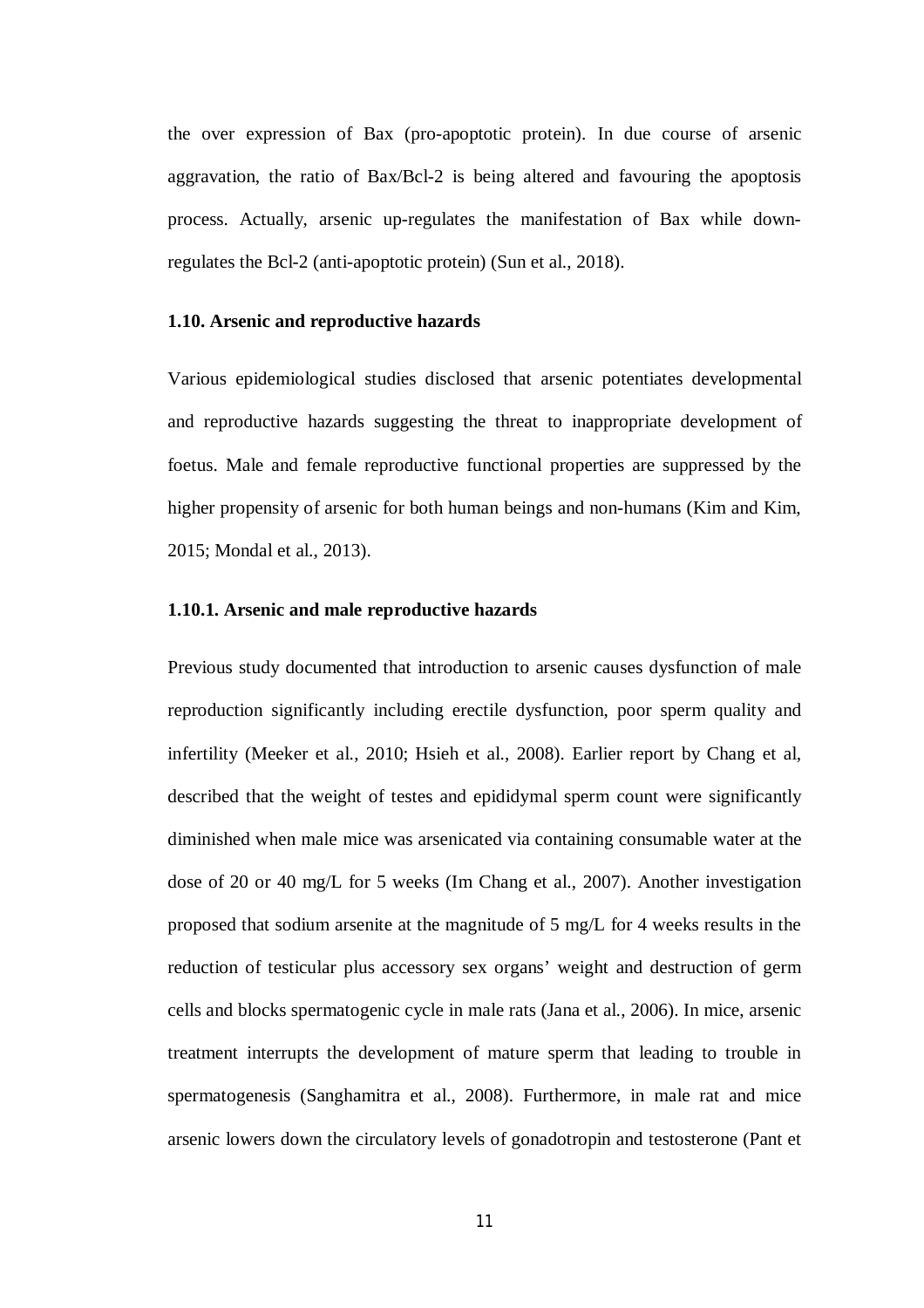al., 2004; Zubair et al., 2017). The LH along with FSH signaling are decreased and are attributable to the inhibitory role of arsenic on hypothalamic-hypophyseal axis, resulting impaired function of leydig cell and testosterone synthesis (Kim and Kim, 2015). Furthermore, the action of 17β-hydroxysteroid dehydrogenase (HSD) and 3β-HSD were reduced when male mice accommodated with arsenic trioxide at the dose of 0.5 mg/kg orally for 30 days. Actually, these are the key enzymes for sustaining testosterone level (Kabbaj et al., 2003). The spermatogenesis process is inhibited following the exposure of low dose of arsenic while high dose accomplished with the apoptosis in germ cell in response to arsenic driven oxidative stress (Celino et al., 2009). Moreover, arsenic plus  $SO_2$  influenced sperm malformation, interrupted sperm count, and enhanced testicular pathogenesis (Li et al., 2018). In diabetic animals, sodium arsenate suppressed testosterone level which was further hastened decreased quantity of testicular spermatozoa, reduced sperm motility with impaired acrosomal integrity (Souza et al., 2019).

## **1.10.2. Arsenic and female reproductive hazards**

There are lots of theory and evidence about arsenic poisoning and its unfavourable effect on female reproductive functional stability. Both humans plus animals are suffering from arsenic mediated reproductive anomalies. It has been recommended that assemble of arsenic in uterine cells enhanced the possible abnormalities of growing foetus (Vahter, 2009). Amplification with arsenic at high concentration increases the frequency of infant mortality, labour defects and birth defects (Milton et al., 2005; Rahman et al., 2007). Literature survey suggested that spontaneous consumption of arsenicated drinking water with enormous amount during pregnancy causes abnormal pregnancy outcome, pre-mature delivery, inadvertent abortion,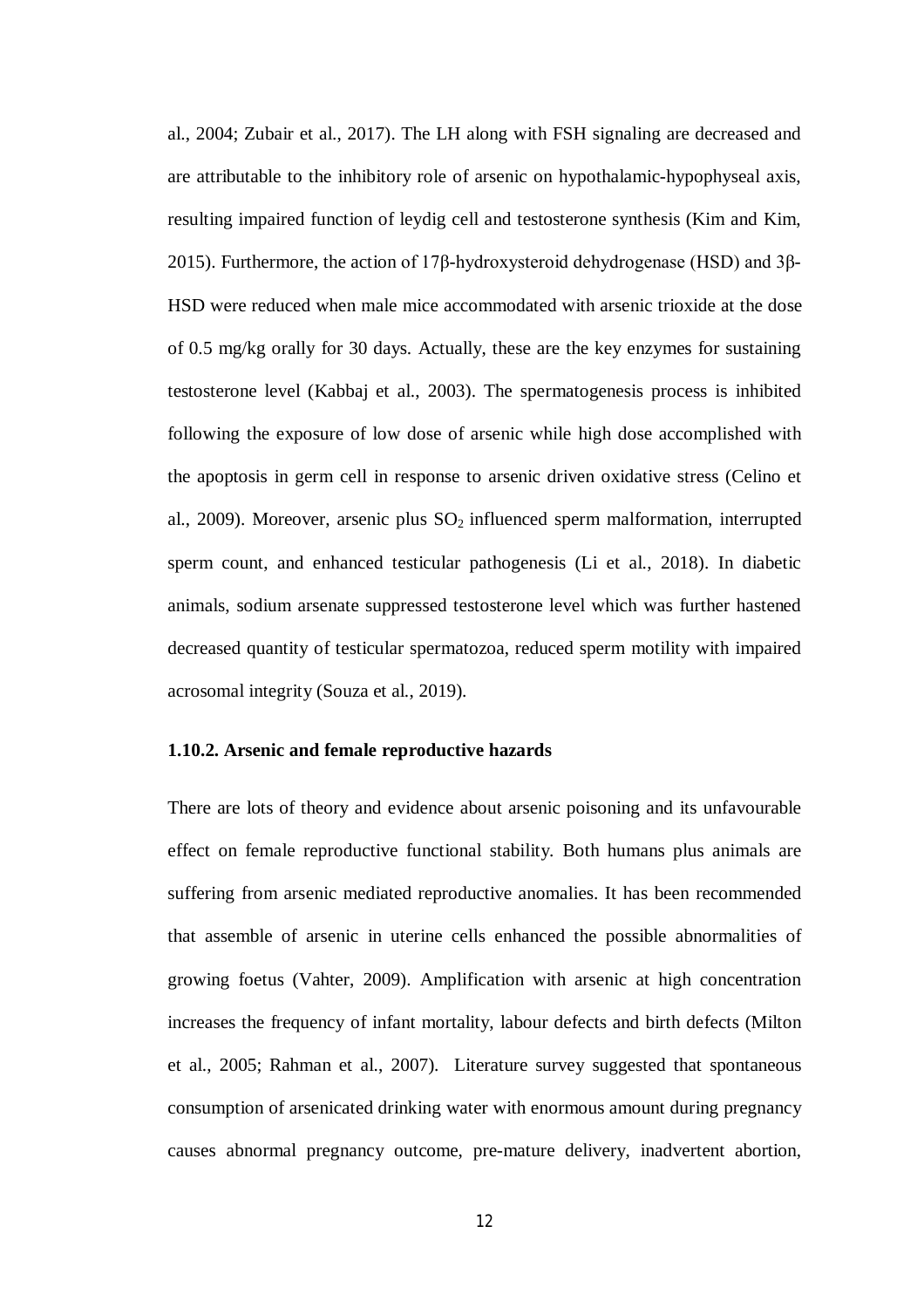even death of foetus (Chakraborti et al., 2003) whereas, low dose of arsenic was correlated with unusual growth of placenta, uterus leading to low birth weight baby (Rahman et al., 2009). Epidemiological studies revealed that arsenic is acknowledged as a popular developmental toxicant in many animals resulting deformities and growth retardation in foetus which ultimately causes end of foetal life (Golub et al., 1998). It has been substantiated that inorganic arsenic increases the tendency of foetal malformation at early gestation period when given through intravenous (i.v.) along with intraperitoneal (i.p.) route (DeSesso, 2001; Stump et al., 1999). Earlier study by Chernoff et al, proposed that when pregnant mice was exposed to dimethylarsinic acid  $(DMA<sup>5+</sup>)$  orally enhanced the threat of developmental toxicity (Chernoff et al., 1990). Moreover, arsenic treatment with drinking water on pregnant and lactating animals is coupled with the deviation of developmental changes in postnatal period which also affects the offspring (Rodriguez et al., 2002). The functional aspects of female reproduction is regulated by the two important sex hormones namely estrogen and progesterone whereas; the usefulness of these steroids is under the management of follicle stimulating hormone (FSH) along with leutinizing hormone (LH). Arsenic intoxication abrogates the signaling pathway for estrogen in the ovary (Chatterjee and Chatterji, 2010) leading to intermittent ovarian steroidogenesis and also altered the normal histo-architecture of uterus. Disruption of steroidogenic pathway favours the arrestation of follicular maturation in connection with arsenic accounted diminution of oestrogen (Gore-Langton and Daniel, 1990). Arsenic provoked lower level of estrogen possibly and that is attributable to the binding of arsenic with estrogen receptor causing attenuation of estrogen functionality (Du et al., 2012).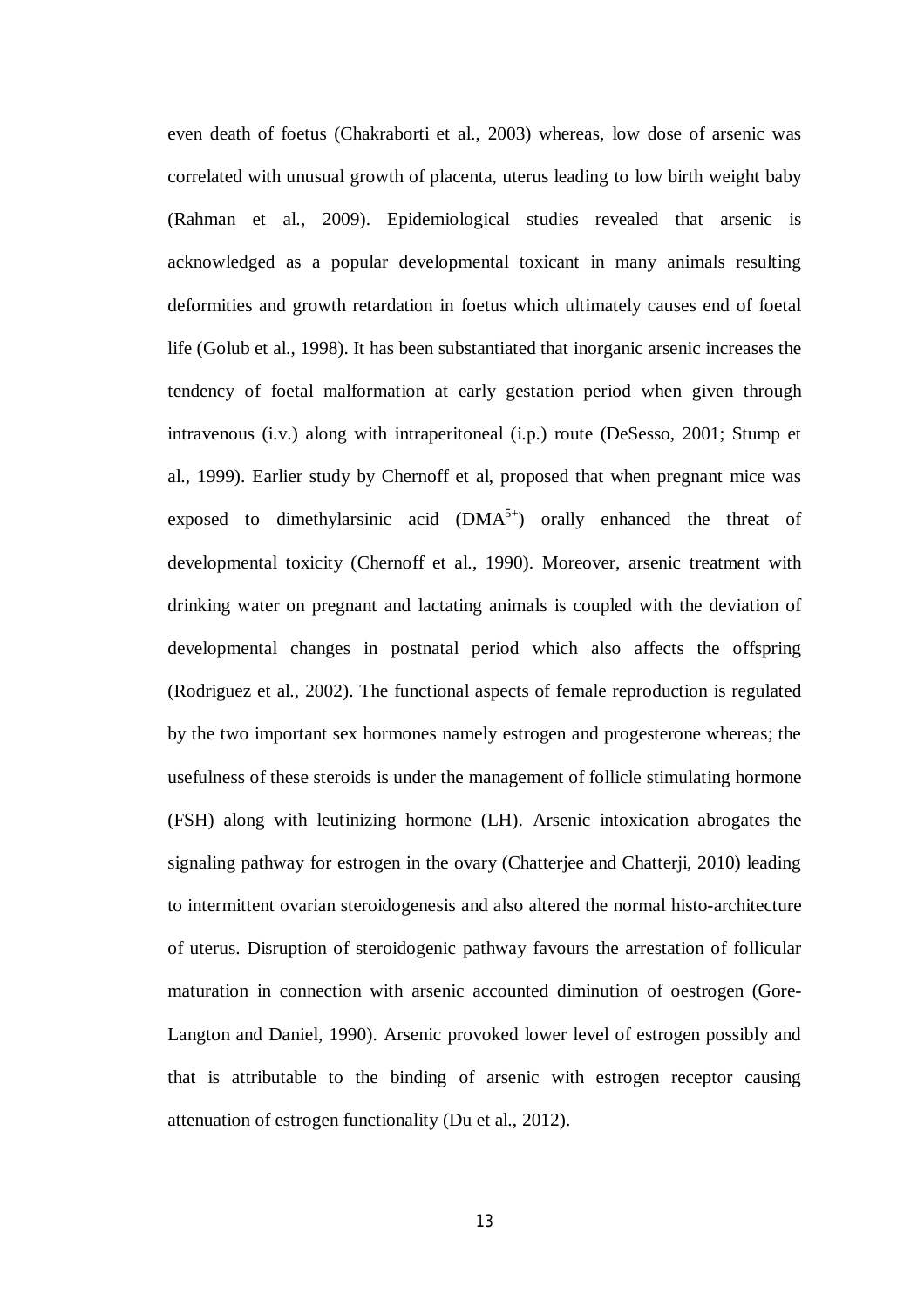## **1.11. Biomethylation of arsenic**

As previously mentioned organic categories of arsenic proposes as little toxic over inorganic ones especially the trivalent  $(InAs<sup>3+</sup>)$  form. Deposition of arsenicals in diverse organs implicated several health issues; therefore exclusion of this element has been regarded as a foremost relieving tool. The growing literature study demonstrated that biomethylation or biotransformation is regarded as the best way for urinary abolition of this toxic metalloid (Buchet et al., 1981). This bioconversion of inorganic type was principally sited in hepatocyte even though other organs have this activity to some extent (Vahter, 2002). Bio-conversion of inorganic variety involves S-adenosyl methionione (SAM) well-known as a universal methyl provider and is catalyzed by the enzyme namely arsenic methyltransferase (Drobna et al., 2005; Lin et al., 2002). In this course inorganic arsenic (InAs) is converted into less toxic metabolites like monmethylarsonic acid (MMA) plus dimethylarsinic acid (DMA) and these are readily excreted through urine (Akter et al., 2005). Generally two imperative steps are there in biotransformation pathway. In the beginning inorganic  $As<sup>V</sup>$  (arsenate) is reduced to  $As<sup>III</sup>$  (arsenite) with the help of enzyme arsenate reductase where GSH acts like reducing mediator (Kobayashi et al., 2005) and form arsenotriglutathione  $(As^{III}(GS)3)$  which remain bound with the thiol element of GSH (Thomas et al., 2001). In the next step methylation of arsenite (AsIII) was catalyzed by arsenite methyltransferase and requires SAM to form  $MMA<sup>V</sup>$ . This trivalent type of arsenic revealed the great affinity towards sulfhydryl group (-SH) of cysteine residue of proteins and peptides (Thompson, 1993). After that  $MMA<sup>V</sup>$  is being reduced and methylated into monomethylarsonous acid  $(MMA<sup>III</sup>)$ , afterwards oxidized into dimethylarsinic acid  $(DMA<sup>V</sup>)$  (Le et al., 2000;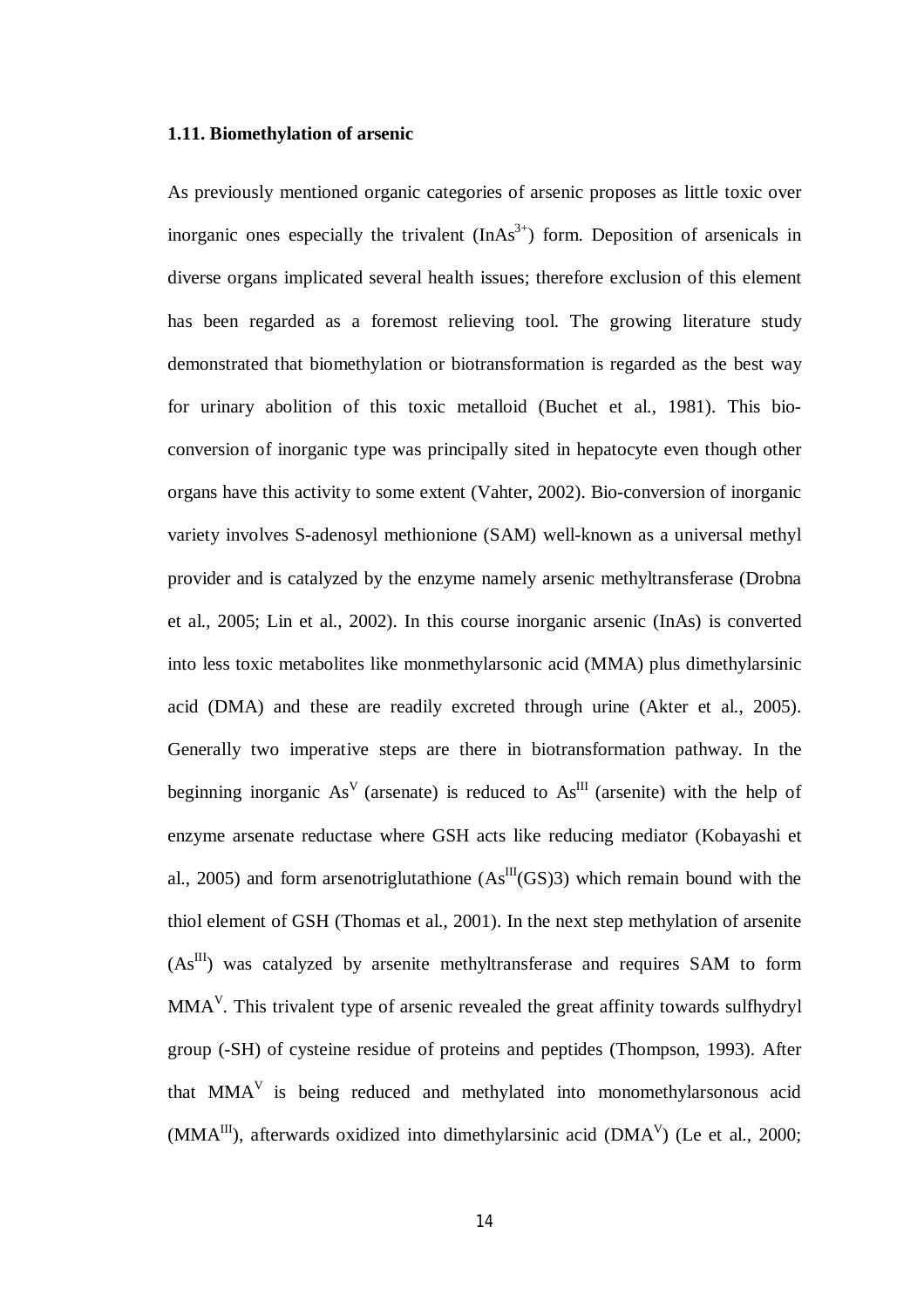Thomas et al., 2001). Next completing this methylation process, arsenic is readily eliminated through urinary excretion.

## **1.12. Therapeutic management against arsenic intoxication**

Managing arsenic intoxication and its associated health implications has become now an urgency all through the world. Most of the residents exposed to arsenication belong from poor socioeconomic position; hence it is quite troublesome to offer the access of arsenic free drinking water to all. Therefore, it is being advised to avoid consumption of arsenicated drinking water, else providing drinking water where arsenic is present below the WHO recommendation as the crucial prevention (Singh et al., 2007). Recently chelation therapy has turn into a fruitful way to have relieves of poisonous heavy metalloid arsenic outside the body and this could be the targets on the way of drug development (Flora and Pachauri, 2010). A metal chelating agent has the capability to solubilise within water and prevent the biotransformation by forming a metal complex which develops into a less toxic component. Among the chelating drugs, British anti-lewisite (BAL) is also known as dimercaprol and is being applied against arsenical dermatitis and this finally enhances the release of arsenic during micturation (Luetscher et al., 1946). Some other chelating agents called meso-2,3-dimercaptosuccinic acid (DMSA), 2,3-dimercaptopropane-1 sulphonic acid (DMPS), derivative of BAL have been very often used for the chelation of arsenic (Kosnett, 2013; Aaseth et al., 2015). However, there were significant drawbacks of utilizing these metal chelating agents. Administration of BAL linked to be neurotoxic and allergic and necessitates painful intra-muscular injection with multiple doses (Andersen, 2004). In contrary DMSA is less toxic than BAL though it encloses the major limitation of incapability to cross the cell covering, thereby unable to chelate arsenic within the cell (Flora, 2009). The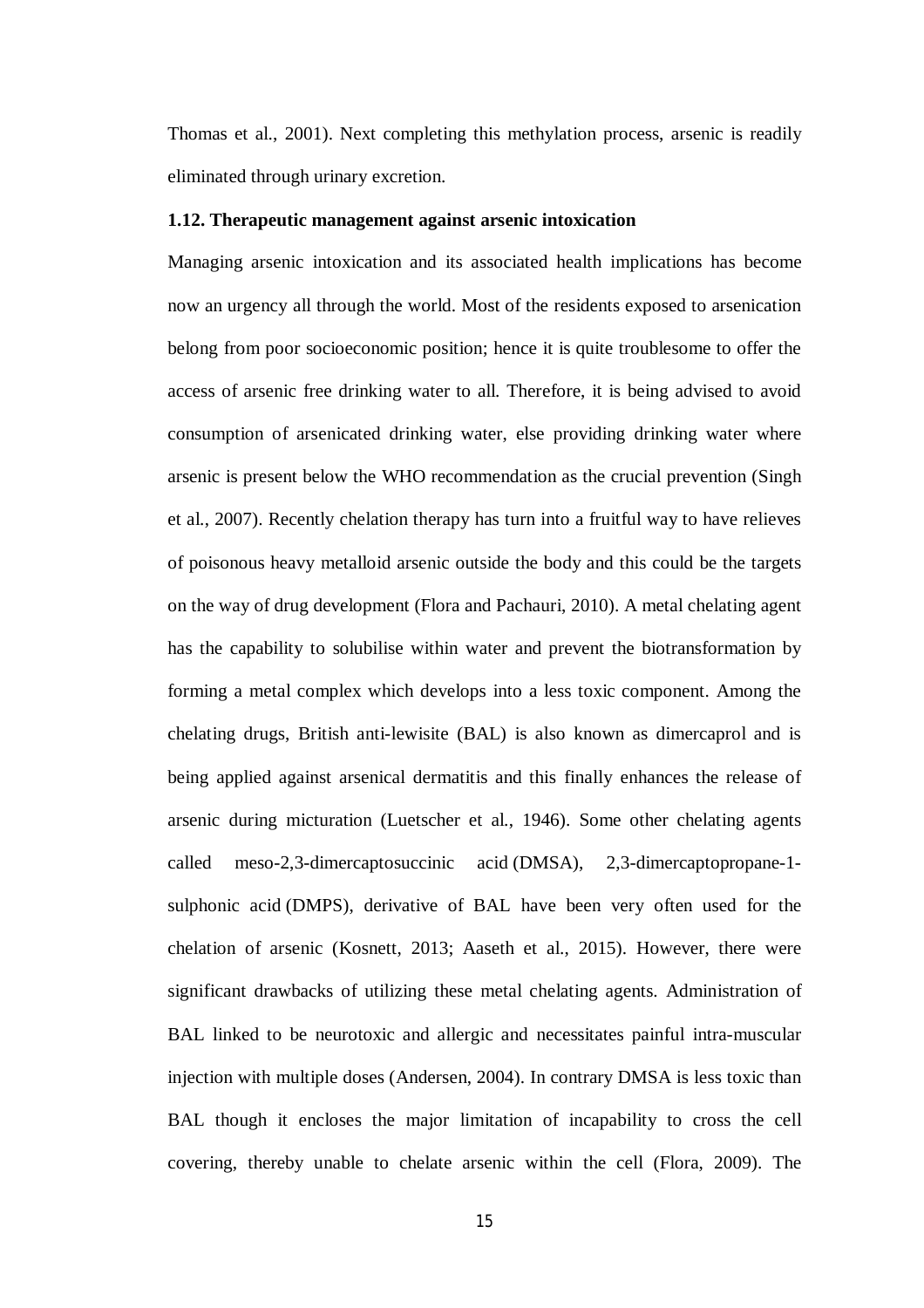usability of DMPS had no such severe side effects, only some minor things were observed including hypersensitivity, gastrointestinal discomfort, taste impairment, etc (Aaseth et al., 2015). Therefore, treatment of arsenic intoxication with antioxidant and natural plant based product having low or no adverse effects may be an acceptable approach. Likewise, this management strategy has gained attention as a proficient therapy to counteract arsenic intoxication and related significances. Earlier investigation highlighted that extraction obtained from garlic has arsenic chelating characters (Das and Chaudhuri, 2014). Desai et al, verified the fruit extract of *Ananas cosmosus* rich in polyphenols has been endorsed to the arsenic chelating effect (Desai et al 2012). The phytomolecule originated in turmeric plus ginger has antioxidant capability that ameliorates the arsenic exposed undesirable effects and increased the possible exclusion of arsenic from the body in calves (Biswas et al., 2017). In recent times it has been accounted that the seed extracts of *Moringa oleifera* significantly arrested sodium arsenite induced imbalance of ovarian steroidogenesis and also lipid peroxidation accompanied with oxidative stress in Wistar rats (Jana et al., 2018). Another study of Chattopadhyay et al, provided information about the significance of *Moringa oleifera* against hepatocellular toxicity development from sodium arsenite (Chattopadhyay et al., 2011). Prabu and Muthumani, observed that peanuts and soy have been employed successfully as a scavenger of free radical in Sprague Dawley rats when arsenic at a dose of 40mg/kg/day was given. These edible parts are attributable of having isoflavone and biochanin respectively those possess the antioxidant characters and thereby neutralize free radicals (Prabu and Muthumani, 2012). Acharyya et al, signified that vitamin B<sup>12</sup> plus folic acid has outstanding role in omitting arsenic propagated hepatic DNA breakage, improved antioxidant level in hepatocyte and also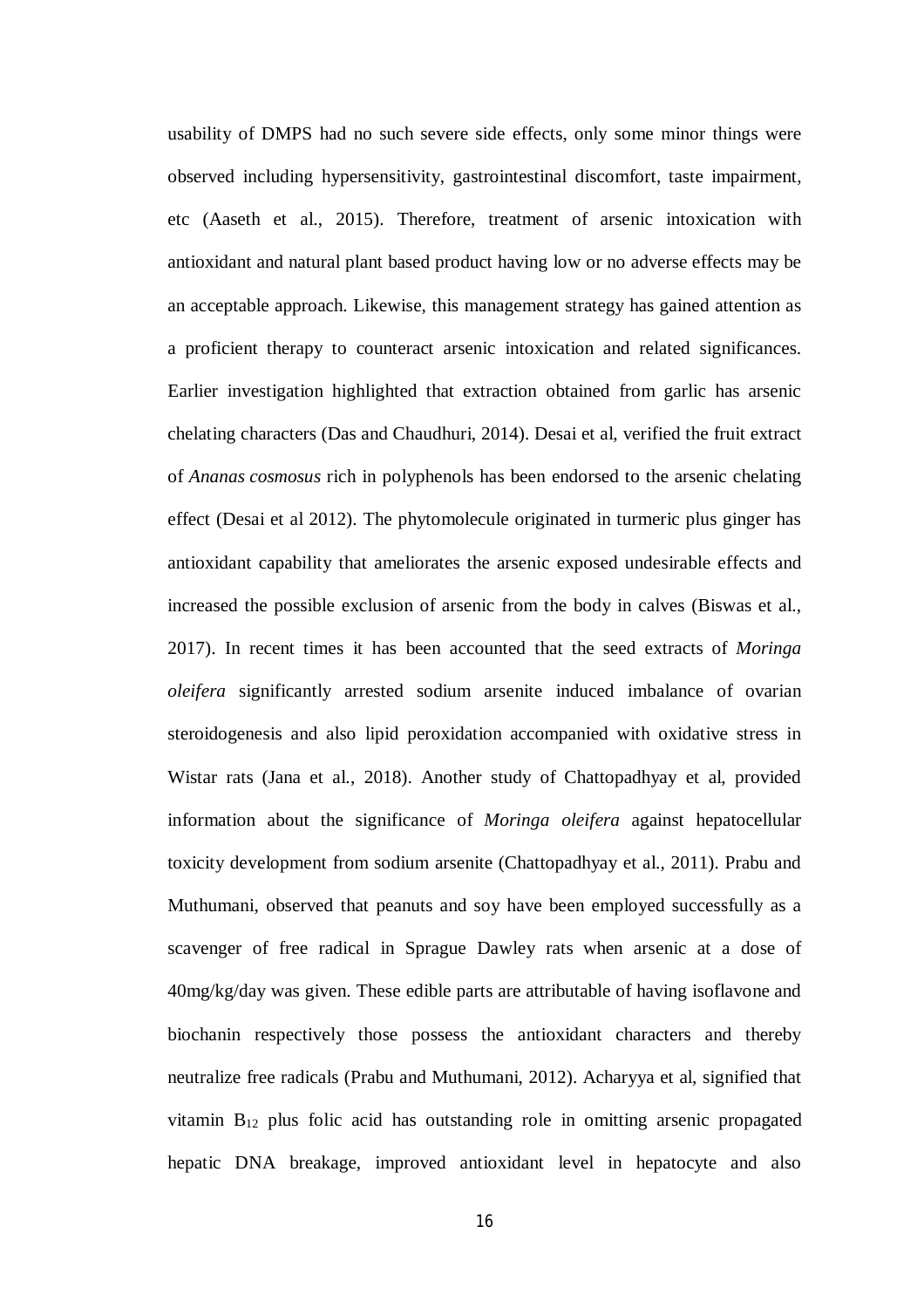accelerated arsenic removal by their catalytic action (Acharyya et al., 2015). Another observation by Deb et al, has pointed the same output wherein vitamin B<sub>9</sub> and  $B_{12}$  both were capable of suppress the sodium arsenite responded uterine anarchy (Deb et al., 2018). The polyphenolic compounds like epicatechin-3-gallate (ECG), epigallocatechin (EGC) and epigallocatechin-3-gallate (EGCG) of green tea has the capacity to restore uterine redox imbalance in arsenicated rats. The low oxidative enzymes actions in arsenicated rats could be recovered by the oral application with green tea (Dey et al., 2018). Maity et al, have reported that arjunolic acid obtained by *Terminalia arjuna* suppressed the female reproductive tissue damage developed by arsenic when given orally at the quantity of 10mg/kg body weight of Wistar rats (Maity et al., 2018). Perveen et al, proposed that arsenic driven uterine damage and the manifestation of different inflammatory markers where she found raised level of significant markers were significantly corrected by curcumin. Curcumin itself as an antioxidant serves as a safeguard against free radicals during arsenication (Perveen et al., 2019). Different bioactive components like antioxidants, phenolic compound present in *Momordica charantia* from bitter gourd could alleviate infertility following the ingestion with sodium arsenite. Indeed, arsenic provoked activation of apoptosis pathway which was counteracted by peptic polysaccharide (CCPS) extracted from bitter gourd (Perveen et al., 2019). Maiti et al, reported that *Emblica officinalis* (Amla) has the potentiality to dismiss the action endorsed by sodium arsenite on liver. It also diminishes arsenic induced DNA strand breakage and hepatocellular toxicity (Maiti et al., 2014).

# **1.13. Significance of NAC**

N-acetyl cysteine (NAC) is the preacetylated form of amino acid L-cysteine. It also possesses an antioxidant character of glutathione (GSH) and treated as the chief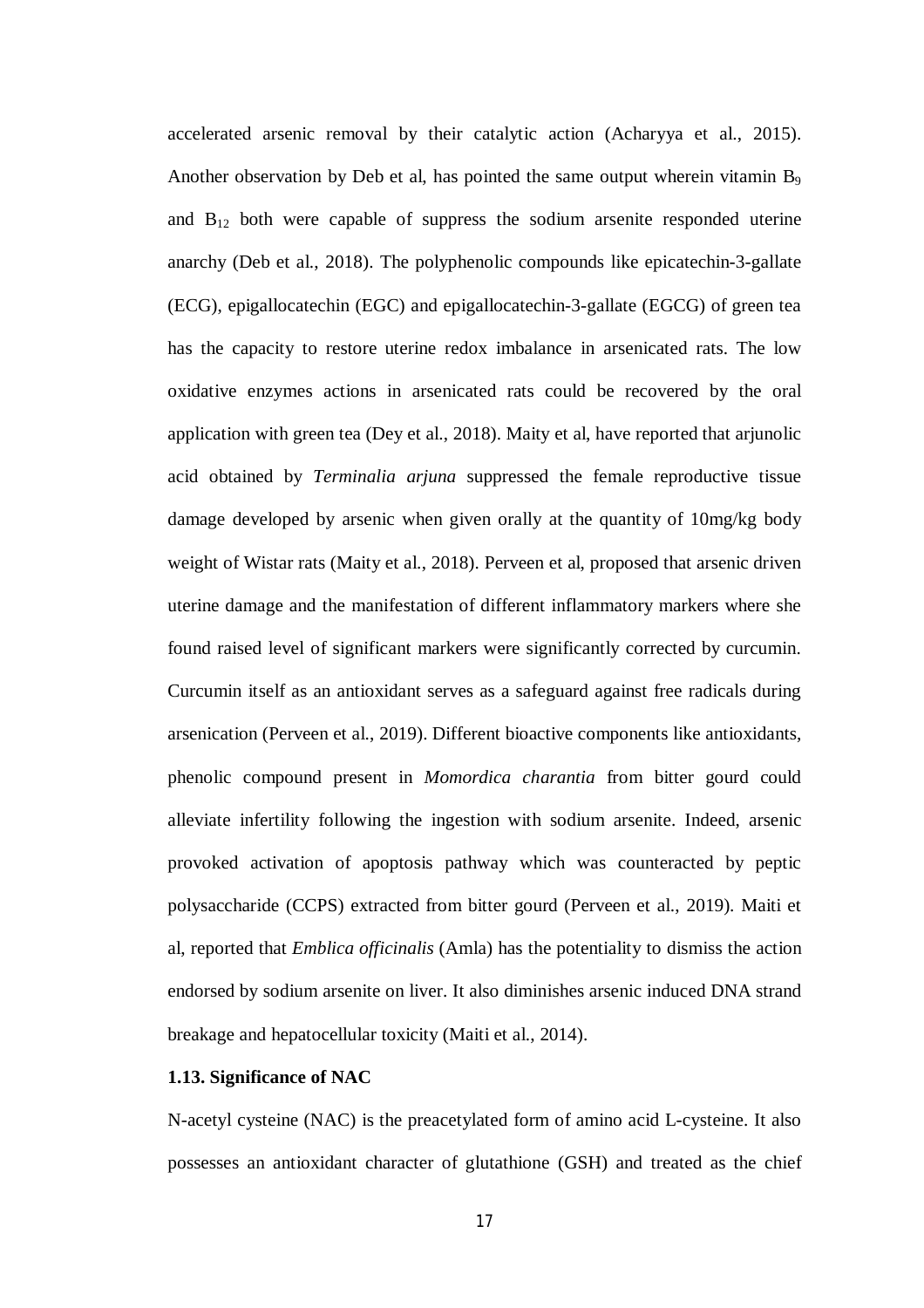source of reduced GSH (Pieralisi et al., 2016). This molecule is principally abundant in the onion (*Allium cepa*), the plant of *Allium* species and the estimated amount is 45 mg of NAC/kg (Diniz et al., 2006; Campos et al., 2003). Since 1960 NAC has been considered as a drug thus, it is in the position of 40 in the list of fundamental medicine proposed by WHO (WHO, 2017). It is quickly absorbed when applied orally or via inhalation or through intravenous route and is comparatively less toxic with very low adverse effects (Atkuri et al., 2007). The configuration of NAC is shown below:





Fig. 1.0: Represented (A) the structural configuration of NAC and (B) two metal chelating site (hydroxyl plus thiol) and deacetylation site accountable for antioxidant potency.

## **1.13.1. Clinical significance of NAC**

## **1.13.1.1. NAC on COPD (chronic obstructive pulmonary disease)**

An encouraging outcome was perceived with NAC in clinical trial of COPD (Dekhuijzen, 2004). Since the patient exposed with NAC for 2 months the cough severity was shown to be reduced by 74% and the expectoration frequency was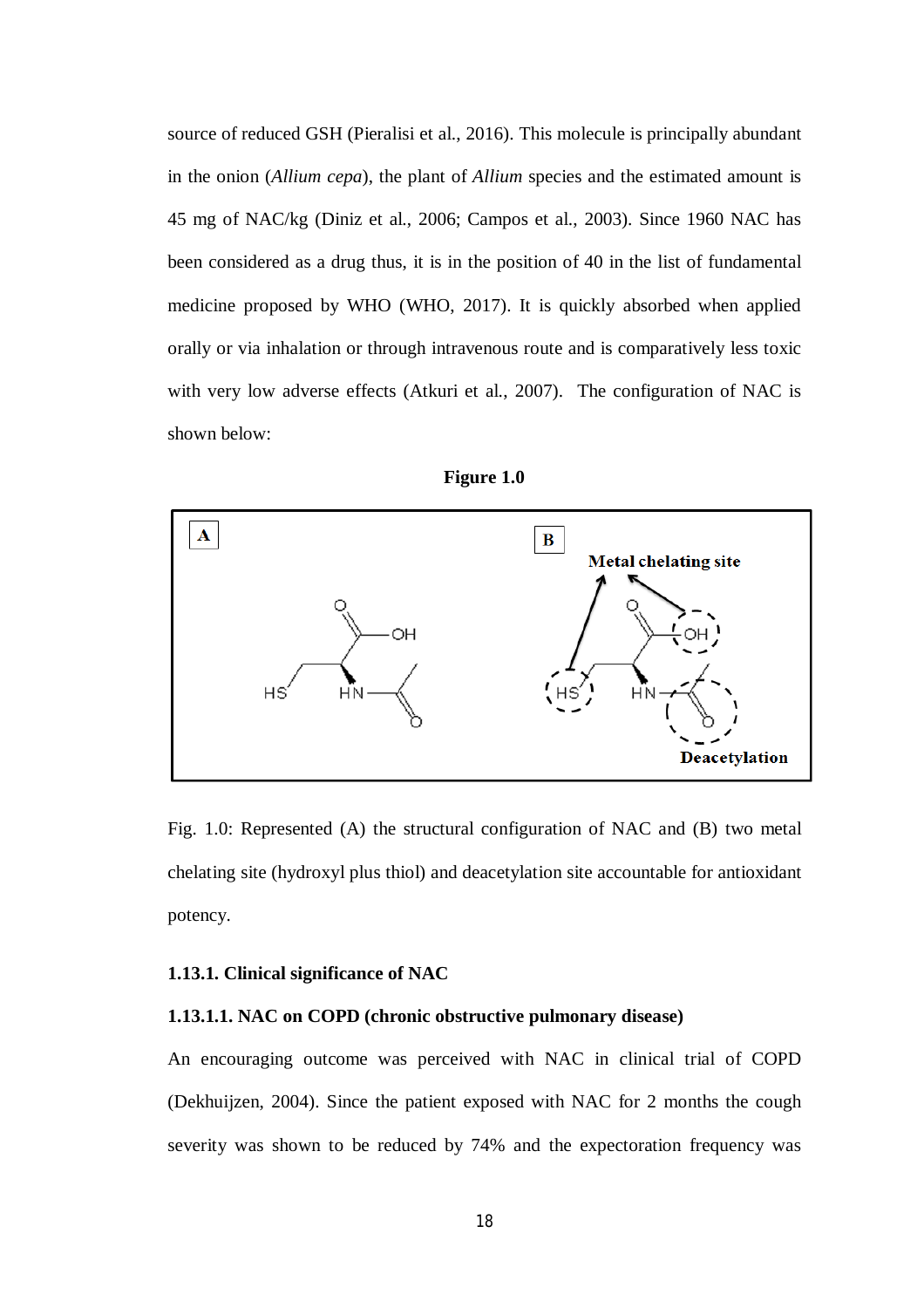upgraded to 71% (Tattersall et al., 1983). Oral NAC is subjected to be a mucolytic agent in severe bronchitis (Jackson et al., 1984).

# **1.13.1.2. NAC on influenza**

One study advocated with affirmative significance of NAC in curtailing warning signs of influenza infection (De Flora et al., 1997). This research protocol was pursued on 262 subjects wherein NAC was served orally at a dose of 600 mg for two times per day or placebo. The episodes of influenza observed to be less severe and less frequent with NAC application. A continuous up-surge of cellular immunity was notable with NAC treatment whereas placebo group did not illustrate any response (De Flora et al., 1997).

## **1.13.1.3. NAC on polycystic ovary syndrome (PCOS)**

NAC clinically improved the ovulation rate and pregnancy outcome in women with PCOS when they were supplied at a dose of 1200 mg with clomiphene regimen (Rizk et al., 2005).

## **1.13.1.4. NAC on cancer**

NAC treatment might be precious in managing some kind of cancer. NAC influenced protection of cells found in bone marrow from the unsafe action of chloramphenicol plus thiamphenicol (Yunis et al., 1986). NAC constituted antimutagenic affectivity against genotoxic component and experimentally curtailed tumour growth in intestine (Wilpart et al., 1986). NAC discouraged tumour growth against few carcinogens (De Flora et al., 1986). It was advocated that NAC prevented cancer proliferation by inducing apoptosis and minimizing cancer aggressiveness (Martinez-Outschoorn et al., 2017; Agarwal et al., 2004).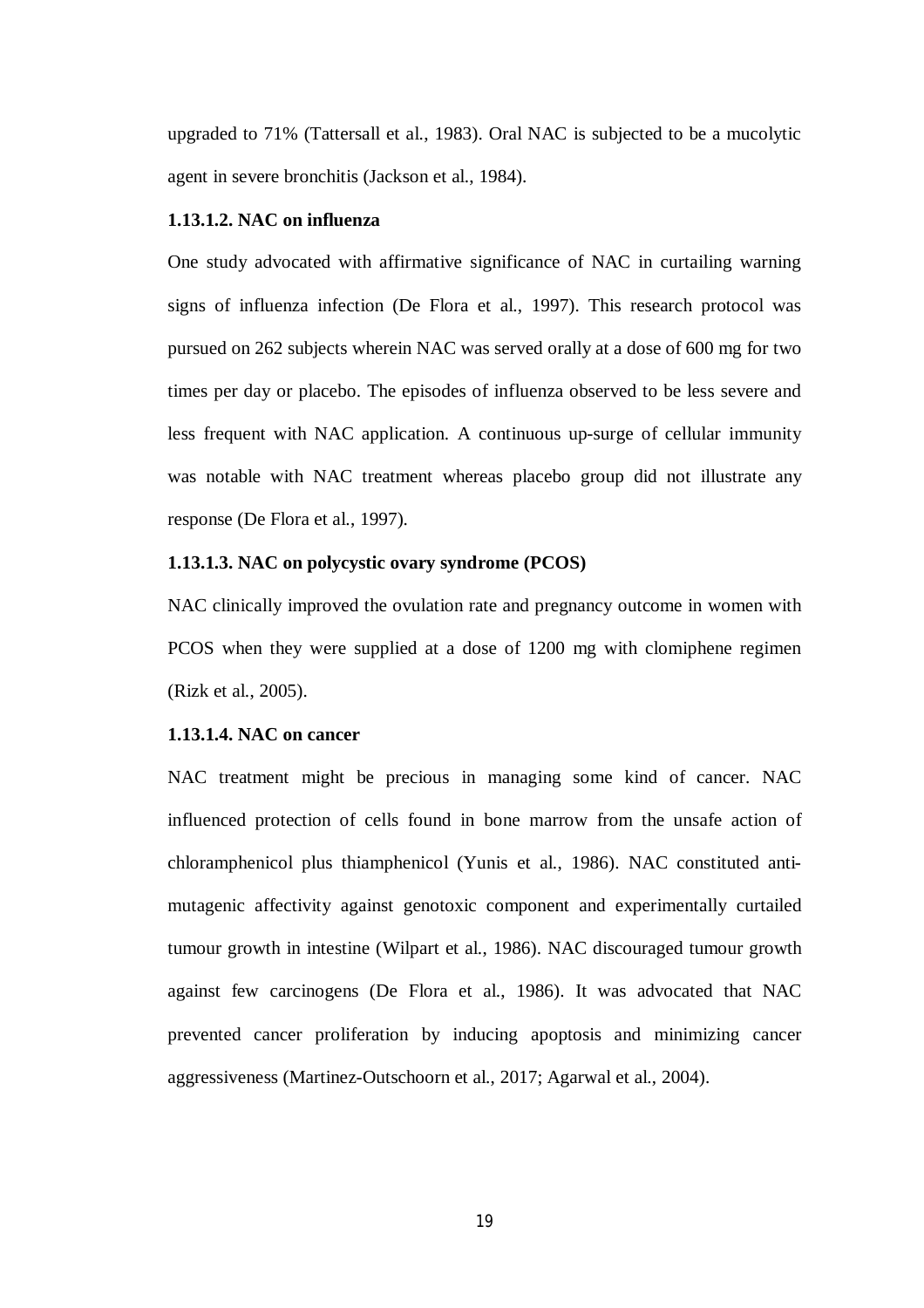## **1.13.1.5. NAC on heart disease**

NAC is manifested to have optimistic efficacy to protect the cardiac cells from ischemic plus reperfusion damage in myocardial infarction. This condition was resulted with oxidative hazards and declined SH level. NAC infusion for 1 hour upgraded GSH concentration about 38% in this circumstance (Ceconi et al., 1988). Besides, NAC accounted to be lowering homocysteine gathering inside cell when cells were cultured (Hultberg et al., 1997).

# **1.13.1.6. NAC on degenerative disease**

A potential effectiveness was viewed by NAC in neurodegenerative trouble owing to ageing (Tardiolo et al., 2018). NAC certainly protected cadmium propagated neurodegenerative apoptosis by defending ROS challenged Akt/mTOR activation (Chen et al., 2014). Early meta-analysis disseminated the certain positive feedback of NAC on cognition development in both healthy plus mentally sick personnel (Skvarc et al., 2017).

# **1.13.1.7. NAC on acetaminophen overdose**

Overdosing of acetaminophen is a sort of poisoning and damage several major organs. After few hours of consuming this component creates hepatic injury because of producing oxidized metabolites and reduces hepatic GSH reserves. In such cases NAC was applied as an antidote (Smilkstein et al., 1988).

## **1.13.1.8. NAC on heavy metals**

NAC was proven to be clinically useful to chelate some heavy metals. It is much more efficient than other chelating element to excrete boron and chromium via urinary emission. It can efficiently form chelate compound with mercury, gold plus silver (Lorber et al., 1973).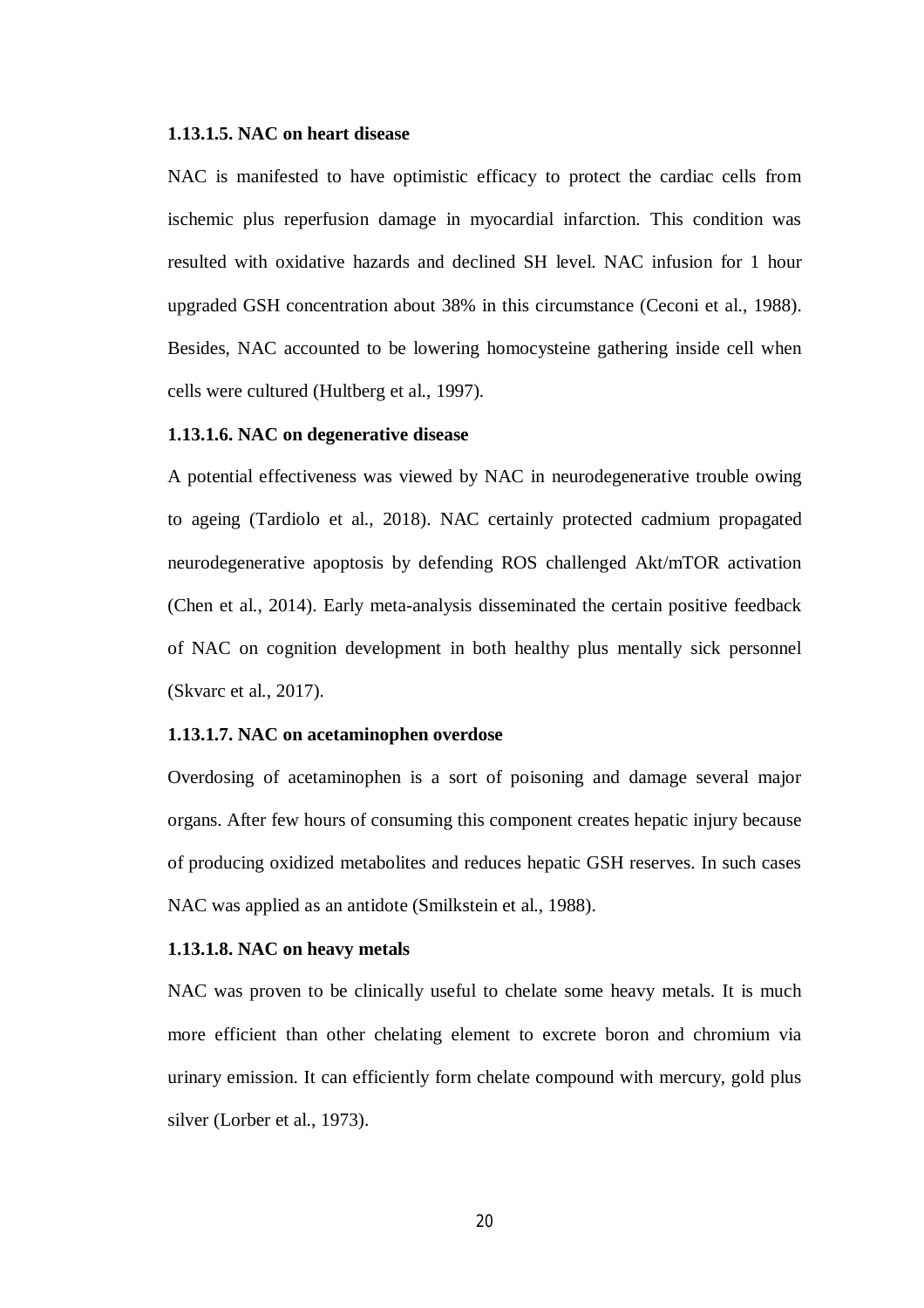## **1.13.1.9. NAC against arsenic**

The abundance of sulfhydryl group (-SH) in NAC is accountable for upholding the thiol pool and facilitates the creation of intracellular GSH that serves the defence machinery acting as an antioxidant (Sies, 1999; Dickinson et al., 2003). Besides, the amino group substituted with acetyl subunit makes the molecule more stable against oxidation (Bonanomi and Gazzaniga, 1980). The thiol side chain of NAC provides chelating site for many transitional metals and heavy metals just like arsenic and generate a composite excretable form for its emission out of the body. NAC significantly increase the reproductive organ's weight in arsenicated rats. It also reduces arsenic derived oxidative stress generation and reverts arsenic related unfavourable outcomes and thereby manages repro-toxicity in mice. The hindrance of steroidogenic process by arsenic intoxication has been markedly diminished when male mice was introduced with NAC by intra-peritoneal route. Therefore, suppressed reproduction by arsenic was reversed back (Reddy et al., 2011). *In vivo* experimentation recommended that NAC supplementation improved the workability of glucose-6-phosphate in kidney and liver suggesting maintenance of carbohydrate exhaustion in male rats with arsenication (Pal and Chatterjee, 2005). NAC is capable of attenuate arsenic assisted oxidative stress generation in male reproductive organs. Site by site, the impaired redox status corroborated with arsenic in experimental model like male mice has been reversed back by the application of NAC through its stimulation to GSH synthesis (Da Silva et al., 2016). Arsenic promoted hepatocellular injury is coupled with oxidative stress induction followed by mitochondrial redox imbalance and apoptosis which could be counteracted by the pretreatment of antioxidant NAC (Santra et al., 2007). NAC was proved to be protective in functionality of many enzymes concerned with replication and DNA